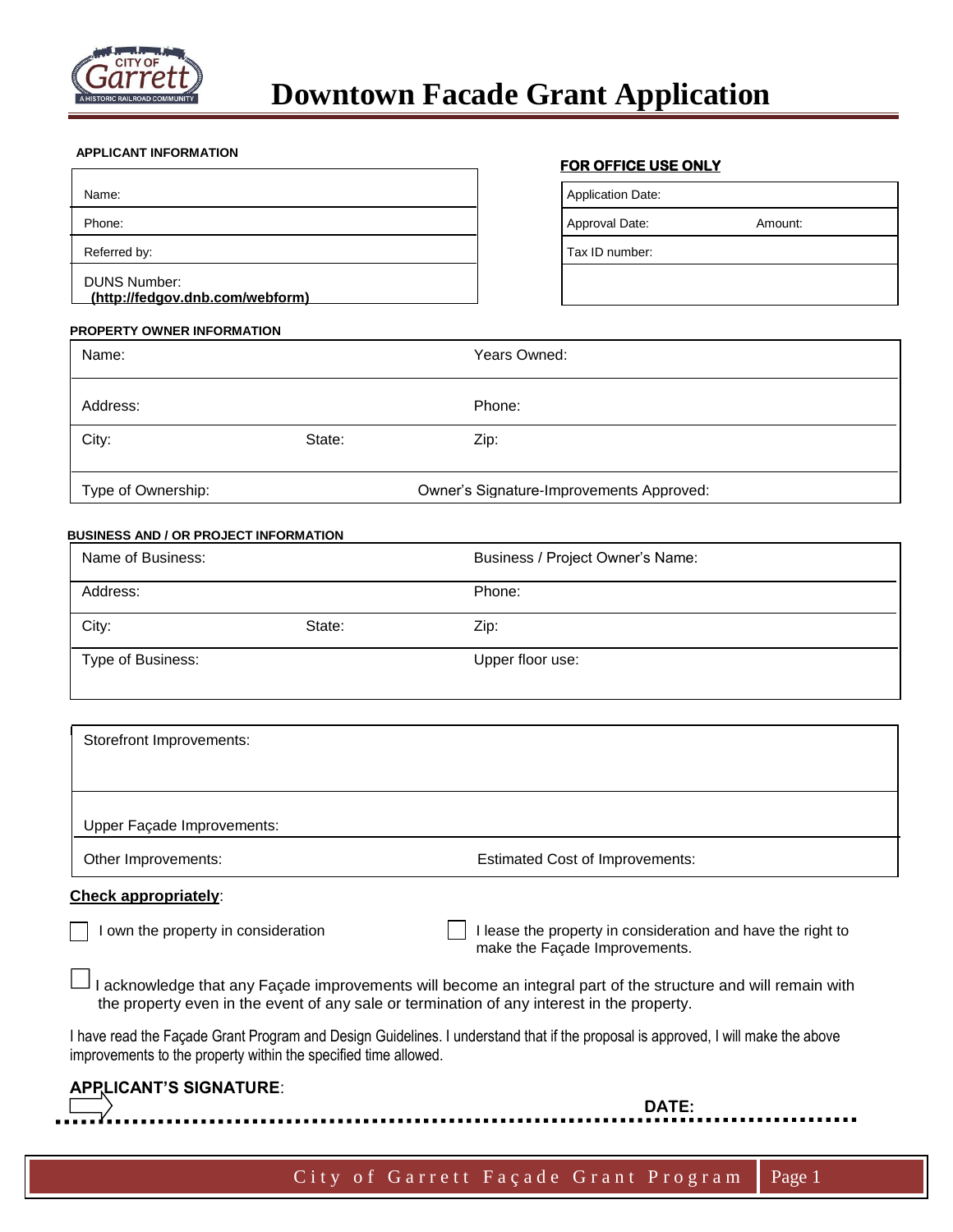

# **Downtown Facade Grant Application**

## **Program Guidelines**

|                                                                                                                                      | <b>Eligibility Requirements</b>                                                                                                                                                                   | <b>Properties Not Eligible</b>                                                                                                           |
|--------------------------------------------------------------------------------------------------------------------------------------|---------------------------------------------------------------------------------------------------------------------------------------------------------------------------------------------------|------------------------------------------------------------------------------------------------------------------------------------------|
|                                                                                                                                      | Please check each box to indicate acceptance of<br>the eligibility requirement. Work that does not<br>comply with the eligibility requirements is subject to<br>reduction or retraction of award. | The following types of property are not eligible for<br>the Façade Grant:                                                                |
|                                                                                                                                      | All work must be performed within the area<br>bounded by Quincy street, Cowen street,<br>Houston street and Franklin street.                                                                      | Tax delinquent property<br>Property whose owner has any other tax<br>delinquent property                                                 |
|                                                                                                                                      | All work must be done on a street facing<br>side of an existing building or sides visible<br>from the street.                                                                                     | <b>Property in Litigation</b><br>Property in condemnation or receivership                                                                |
|                                                                                                                                      | All work must be done on the exterior of the<br>building and result in a publicly visible<br>improvement. Work on the rear or roof of                                                             | Property owned by 501(c)3 nonprofit<br>organizations on which taxes are not being<br>paid.                                               |
|                                                                                                                                      | the building is not eligible for a façade<br>grant.<br>Façade Grant funds cannot be used to                                                                                                       | Properties, on which taxes are being paid, but<br>have nonprofit use, such as schools,<br>churches, charities, clubs, organizations etc. |
| correct outstanding code violations, for<br>property damaged by collision, acts of<br>nature or occurrences covered by<br>insurance. | A building used exclusively for residential use<br>Properties purchased from the city are viewed<br>on a case by case basic                                                                       |                                                                                                                                          |
|                                                                                                                                      | Only work begun <i>after</i> approval by the<br>Façade Grant Committee will be eligible for<br>a grant.                                                                                           |                                                                                                                                          |
|                                                                                                                                      | All work must comply with the Downtown<br>Façade Grant Program's design guidelines<br>and be performed by a licensed and<br>bonded contractor per 1 of the 2<br>competitive proposals.            |                                                                                                                                          |
|                                                                                                                                      | Project cost must exceed \$2,000 to be<br>considered for a façade grant.                                                                                                                          |                                                                                                                                          |
|                                                                                                                                      | Routine Maintenance such as painting,<br>masonry, fencing and lighting has to be<br>part of a larger renovation project.                                                                          |                                                                                                                                          |
|                                                                                                                                      | New construction projects are eligible to<br>apply for the following items: Fencing,<br>signage, awnings and landscaping.                                                                         |                                                                                                                                          |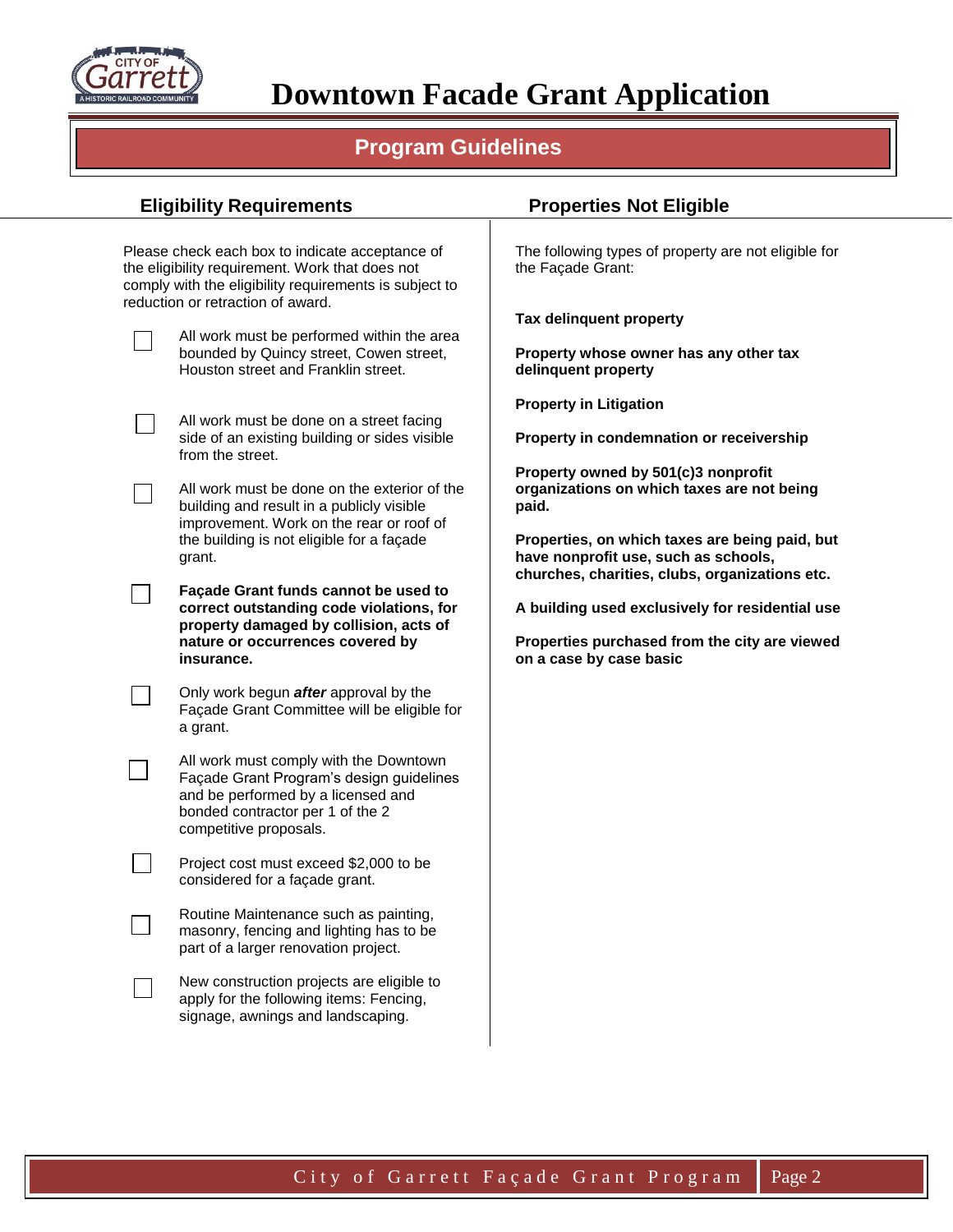

## **Program Guidelines**

Staff will determine if the application package that is submitted is sufficiently complete to review, and will draft a recommendation to the Façade Grant Committee.

The Façade Grant Committee will meet as needed to consider applications.

The application package will be reviewed within 30 days of application submitted by the Façade Grant Committee to determine whether the project should receive a grant and determine the amount of the award. In making the determination, the committee will consider the following factors and may give priority to projects that meet the following criteria:

**Will the project positively contributes to the city's assisted redevelopment effort?**

**Will the project ameliorate a blighting influence?**

**Will the project substantially leverages more investments than the required matching amount of the grant?**

**Will the grant result in an improvement that would not be made otherwise?**

**Does the project comply with the Façade Grant Program's Design Guidelines?**

**The Downtown Façade Grant Program shall be administered by the Façade Grant Committee that will comprised of 3 persons appointed by the Redevelopment Committee. Those appointed are:**

- **(1) City Administration Official**
- **(1) Redevelopment Member**
- **(1) Garrett State Bank Representative**

## **Application Review Required Materials for Application**

Application packages must include enough documentation to illustrate the visual impact of the project and its costs. *Failure to provide required information will delay the review process*. The items submitted should include:

**A completed application form**

 **Written consent from property owner giving permission to conduct façade improvements.** 

 **Color photographs of existing conditions**

Samples of materials and colors to be used

 Any other documentation necessary to illustrate the visual impact of the proposed project completion schedule.

- *Submit two competitive proposals from licensed and bonded contractors*. These proposals should give detailed information about the work to be done, the costs, and the project completion schedule. Any contractor that has submitted a competitive detailed estimate may be used. *Contractors cannot be changed unless new proposals have been submitted and approved by the Façade Grant Committee.*
- $\Box$  Owners or merchants who are in the contracting business and intend to perform work on their own properties or businesses, must furnish at least one proposal other than their own to be done.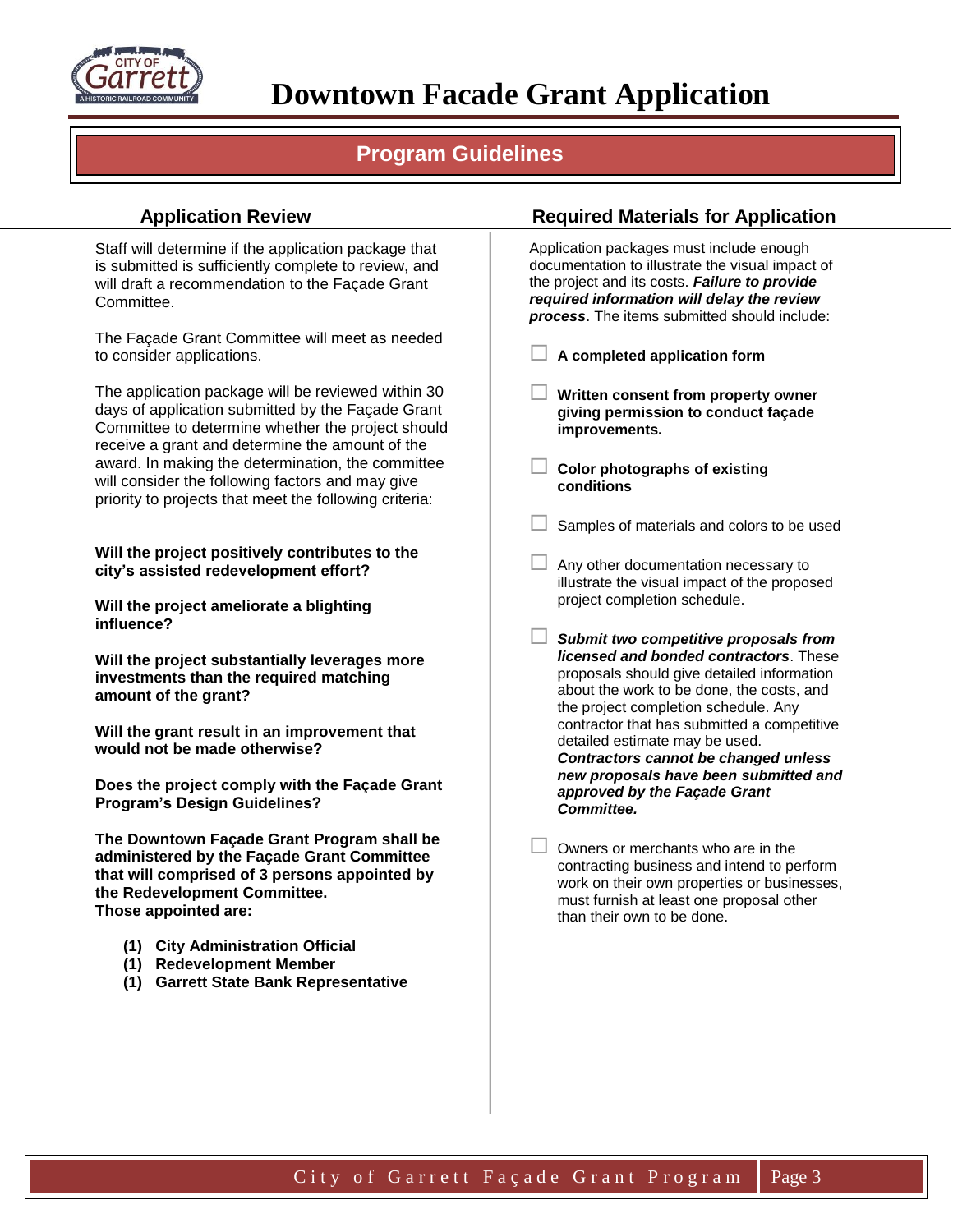

## **Program Guidelines**

## **Award Reimbursement**

Reimbursement shall be limited to no more than 50% of the total cost of eligible improvements, **not to exceed \$10,000 per storefront**. Larger buildings with more than one storefront and/or more than one side visible (on a corner) may be considered for a larger grant on a case by case basic by the Façade Grant Committee. All necessary government approvals, building permits and taxes are not eligible items for reimbursement. Any projects totaling less than \$2,000 are not eligible. The granting of any award amount is subject to the availability of funds. This is a first come first serve program.

The Façade Grant Committee reserves the right to refuse reimbursements in whole or in part for work that:

- Does not conform to the program design guidelines.
- *Does not conform to the proposals submitted with the application and authorized by the Façade Grant Committee.*
- Is not commensurate with the workmanship and cost customary to the industry
- Is not completed within 9 months. Since the Façade Grant Committee cannot reserve funds indefinitely, the grant may be subject to cancellation if the work is not completed or significant progress hasn't been made by the completion date. *Requests for extensions will be considered only if made in writing and progress towards completion has been demonstrated.*

Staff will inspect work to ensure that it complies with the approved plans. *Any changes to the approved plan will require a written request from the applicant and approval by the Façade Grant Committee in order to retain the façade grant.*

*The Final decision process on NTE budgeted funds for the program shall be made by the Garrett Redevelopment Committee.*

## **Required Materials for Reimbursement**

Reimbursement can be expected in approximately **90 days** after all of the following documentation has been submitted and approved by the Façade Committee.

- **Copies of all paid invoices, canceled checks (bank statements) and lien waivers for all of the façade work covered by grant. These must equal at least the required matching amount. All project expenditures must be paid by check, money order or credit card. The invoices must be marked paid, signed, and dated by the contractors. Cash payments are not accepted.**
- **Lien waivers can not be substituted for canceled checks or bank statements.**
- **Color photographs of completed project.**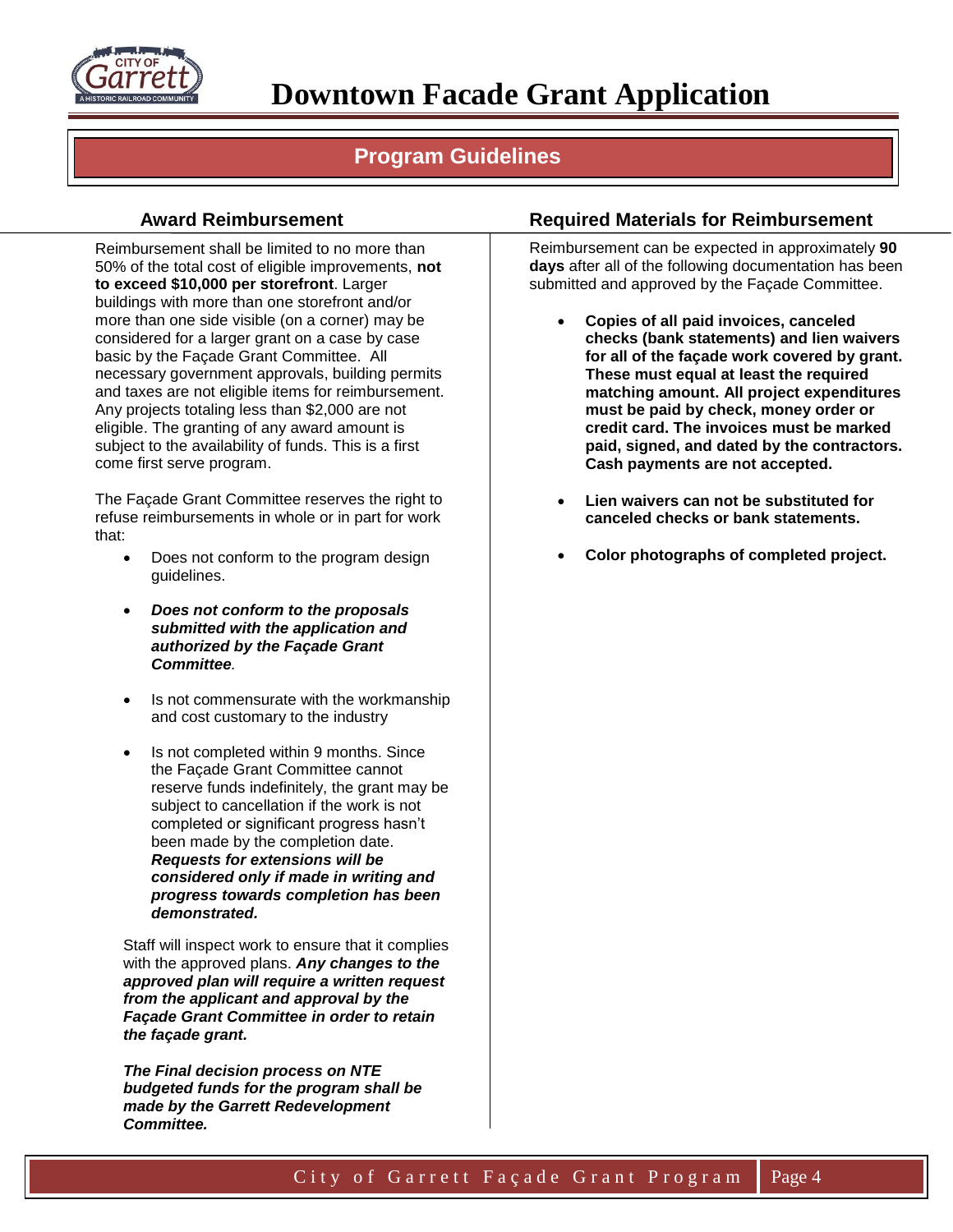

## **Design Guidelines**

The Downtown Façade Design Guidelines outline the standards which must be followed when renovating buildings using a façade grant. These design guidelines take into consideration a building's historic significance in determining what would be an appropriate treatment. **Projects that affect designated historic buildings shall also comply with all applicable Historic Preservation requirements.**  Buildings in Renewal Projects also require a separate approval by the staff of the Redevelopment Authority.

## **1. Façade**

The façade is the entire exposed exterior surface of a building that fronts a public street and contains the building's principal entrance. Any elevation not containing the main entrance but fronting on a public street exposed to public view will be considered a secondary elevation. Secondary Elevations may also be eligible for façade grants.

## **2. Storefronts**

It is the intent of these guidelines that most buildings should **have storefront-type glazing facing** the street. When alterations are made to the first-floor levels of buildings that presently have more opaque wall treatments, the façade grant program will usually require that storefront type glazing be installed that could accommodate retail uses in the future.

If an existing storefront is to be replaced, the new storefront should be traditional in character and include an appropriately designed bulkhead panel; large, undivided areas of clear glass display windows; a glazed transom surmounted by a storefront cornice; and a traditional, fully glazed storefront floor. The new storefront should fill the full height of the original masonry opening. Display windows should be of clear glass in pieces as large as is practical. Only clear low-E glass is permitted. The display windows should not be divided into small panes of glass; unless historic documentation exists that indicates this is the original design. *Tinted or reflective glazing is not permitted.*

For historic buildings, all structural and decorative elements should be repaired or replaced to match or be compatible with the original materials and design of the building to the greatest extent possible. Buildings that are an integral element of a historic streetscape should reflect and complement the character of the surrounding area to the greatest extent possible.

## **3. Masonry**

Unpainted brick, stone or terra cotta should not be painted or covered. Previously painted masonry may be painted. If it is necessary to remove paint or clean unpainted masonry, use the gentlest methods possible. Sandblasting and other abrasive cleaning methods are prohibited. Repaint defective mortar by duplicating the original in color, style, texture and strength. Repair or replace deteriorated masonry with new masonry that duplicates the old material as closely a possible.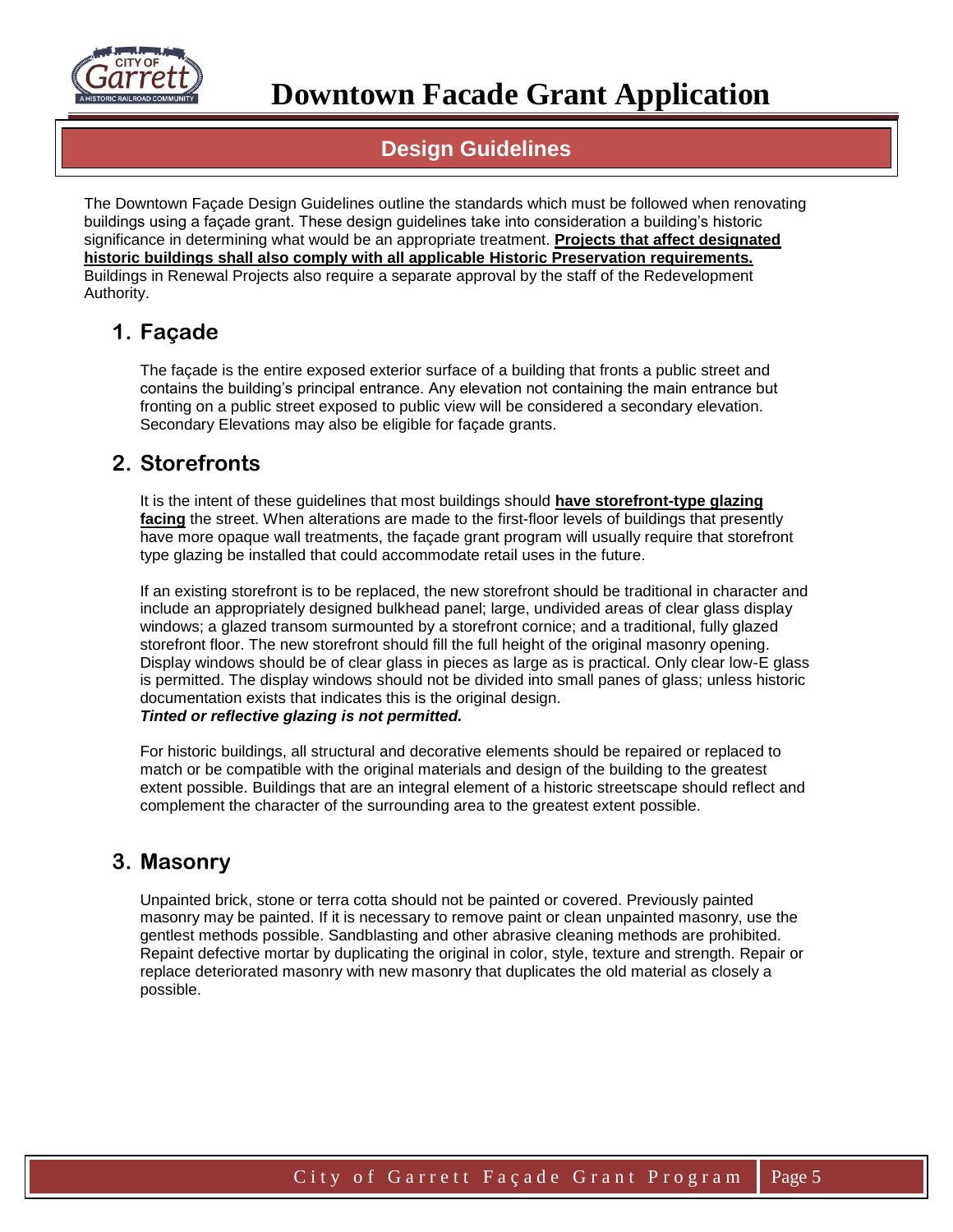

## **Design Guidelines**

## **4. Upper Story Windows**

Retain original upper story window openings that are visible from the public right-of-way. Retain the present configuration of window panes and sashes except when historic photographs indicate a more original condition. Avoid making additional openings or changes in the principal elevations by enlarging or reducing window-opening sizes. The intent is to restore the original window configuration, not to create new designs. If the replacement of a window sash is necessary, the replacement should duplicate the appearance and design of the original window sash to the extent possible.

Avoid the filling-in or covering of openings with materials like glass-block. Avoid using modern style window units such as horizontal sliding sash or fixed sash in place of double –hung sash. Do not replace round head windows with square top windows.

## **5. Trim and Ornamentation**

Retain and repair or replace but not limited to, window caps, carved stone work, ornamental plaques, storefront cornices and eaves cornices. Replacement should match the design, dimensions and material of the original trim and ornamentation.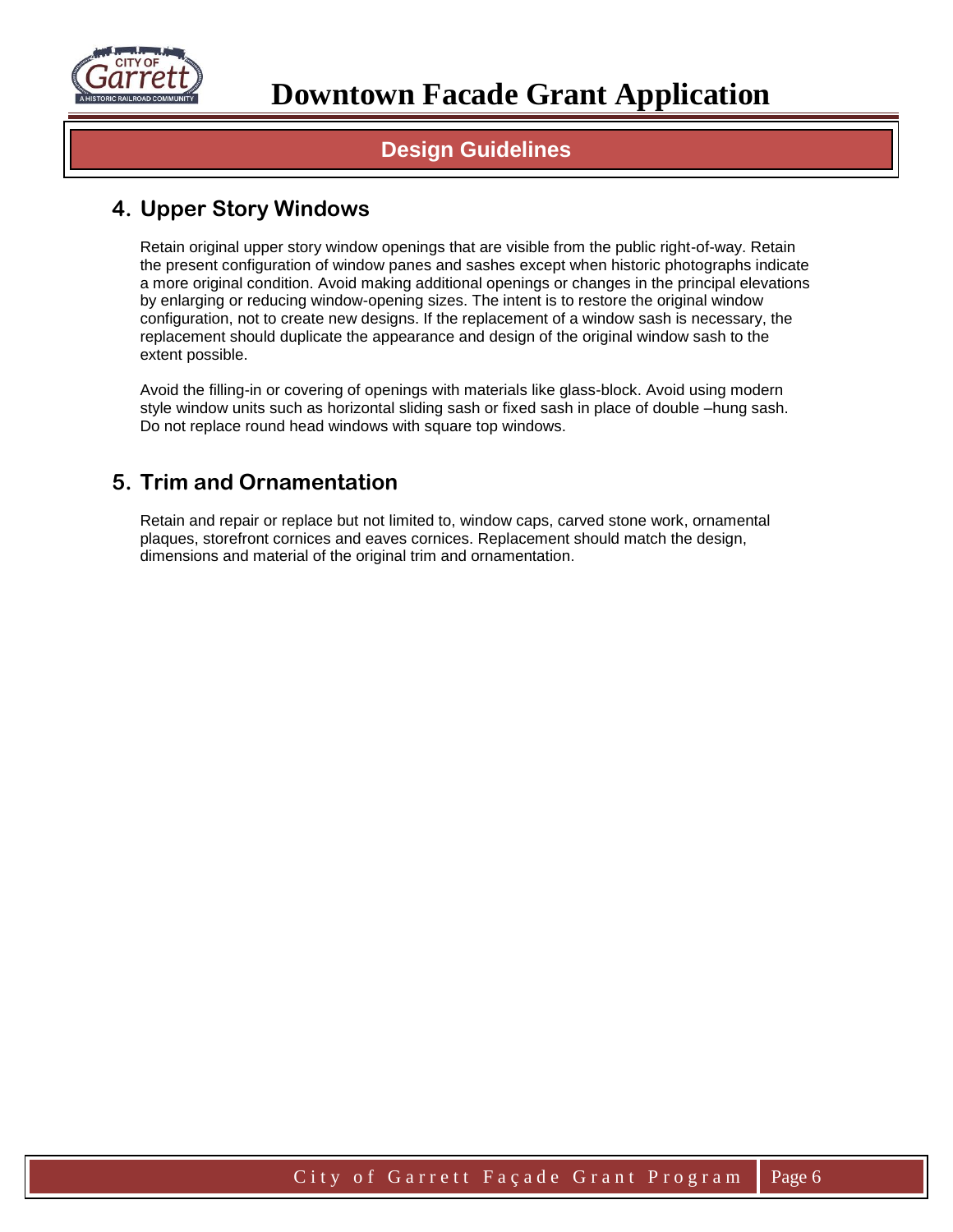

## **Storefront Before and After**



## **BEFORE**

- 1. UPPER CORNICE
- 2. BRACKET
- 3. CORBELLED BRICK **DECORATION**
- 4. WINDOW HOOD MOLDING
- 5. DOUBLE HUNG WINDOW
- 6. STOREFRONT CORNICE
- 7. SIGN ZONE

**UNIT** 

- 8. TRANSOM WINDOW
- 9. DISPLAY WINDOW
- 10. MASONRY PIER
- 11. DOUBLE LEAF ENTRY **DOOR**
- 12. DOOR TO UPPER FLOOR
- 13. BULKHEAD
- 14. ENTRY RECESS



## **AFTER**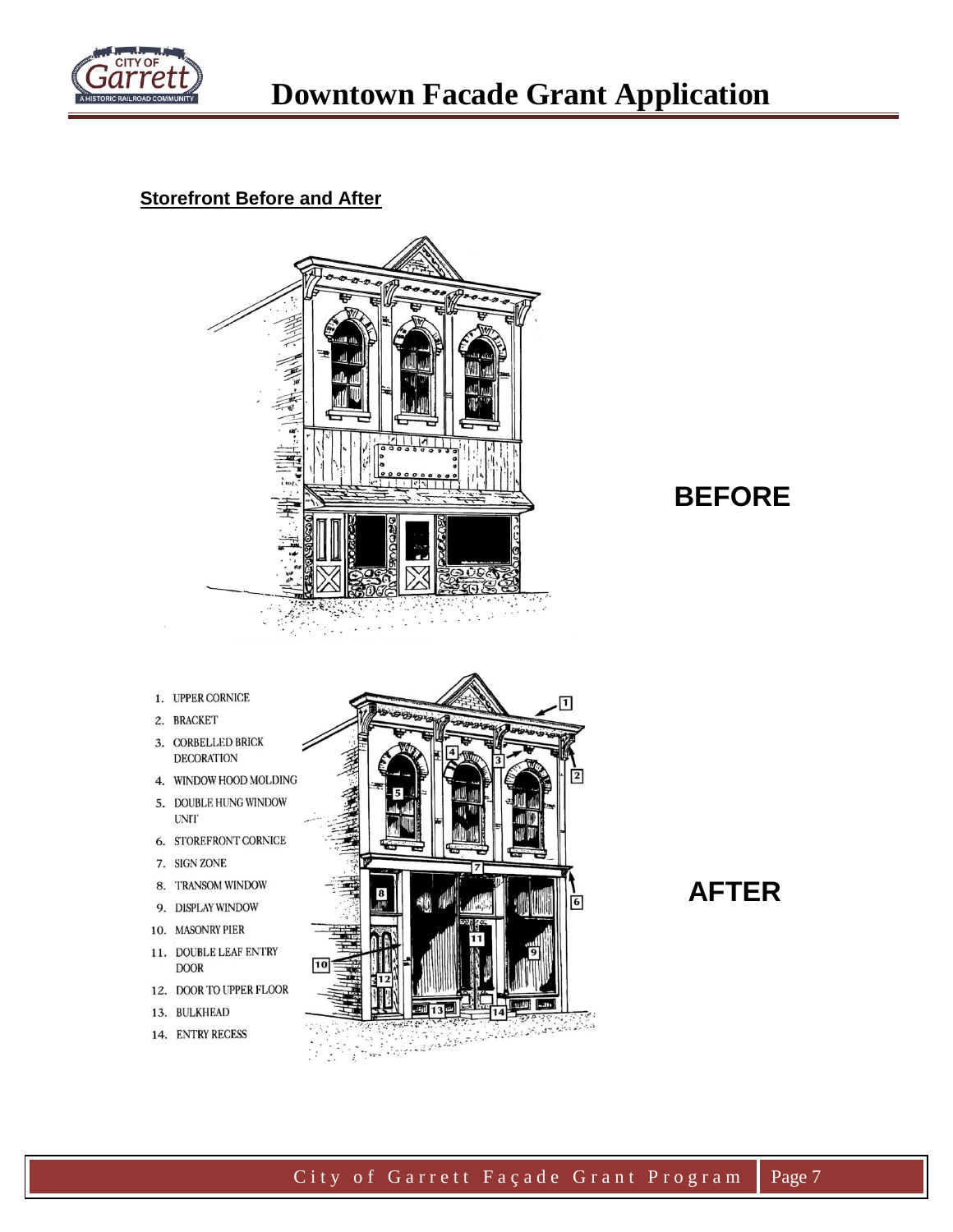

## **Design Guidelines for Signage**

New signage should be traditional in character to complement the architecture of many of the older buildings in Garrett's neighborhoods. There are many types of traditional signs that are appropriate for use on older storefronts. All Signs will comply with the current city Sign Ordinance.

#### **Sign Boards**

A flat signboard with hand painted raised lettering is the Most appropriate type of sign for older commercial buildings. These signs should be placed in the narrow band above the storefront. Modern internally lit box signs are not permitted.

#### **Awning Signs**

Awning signs have lettering on the edge flap or skirting of the awning that remains visible when the awning is either retracted or opened. Lettering on the main part of the awning is generally not permitted.

#### **Display Window Lettering**

Another common type of storefront signage is lettering that is Painted on or etched into the interior side of display windows and glazed entry doorways. These signs should consist of lettering and/or a logo, should not cover more than 1/5 of the area of the glass panel, and should not obscure the display area.

#### **Hanging Signs**

.

**DESIGN GUIDE CONSTRUCTED STATES CONSTRUCTS**<br>to complement the architecture of the building and be u Hanging signs are signs that project from a building's wall and are supported by metal brackets. These signs can come in all shapes and sizes and are sometimes made in the likeness of objects and symbols associated with an actual type of business. These signs should project no more that four feet from the face of the building and should not obscure the signage of other nearby businesses. The signs and brackets should be designed mounted in the mortar joints of masonry buildings. All projecting signs should be hung within the base zone of the building or parallel to the second story window, and be externally lit. Internally lit and moving projecting signs are not permitted.

### **Transom Signs**

A transom sign is made of leaded glass letters that are built into the transom above the storefront display window or door. This can be illuminated at night with backlighting or illuminated from the lower interior part of the store lights. These signs can be made today by leaded glass craft workers and can be made as easily to remove panels.

#### **Neon Signs**

Neon signs first became popular in the late 1920s and 30s, and are a seeing a renaissance in popularity today. There are many neon sign artists who can design new signage that will compliment old storefronts. Exterior neon signs are most appropriate for post 1920s commercial buildings while neon signs that are mounted within a display window can be successfully adapted for use on all types of commercial structures.

#### **Yard and Sidewalk Signs**

When appropriate permanent yard signs as well as portable sidewalk signs displayed during business hours can be used. However, sign posts in yards should not be more that 10 feet in height.

#### **Awnings & Entrance Canopies**

If storefront awnings are to be used, they should be of a tradition tent style. Awnings should be made of canvas or neoprene impregnated fabric instead of shiny vinyl. Awnings with soffit panels should not be used to allow the structure on the underside of the awning to be exposed. Custom awnings may be approved if sensitively designed to enhance a new storefront design.

Entrance canopies extending out to the curb may be permitted if they are traditional in design, fabric covered and sized to complement the proportions of the storefront. Fixed, metal, asphalt shingle or mansard type canopies should not be used.